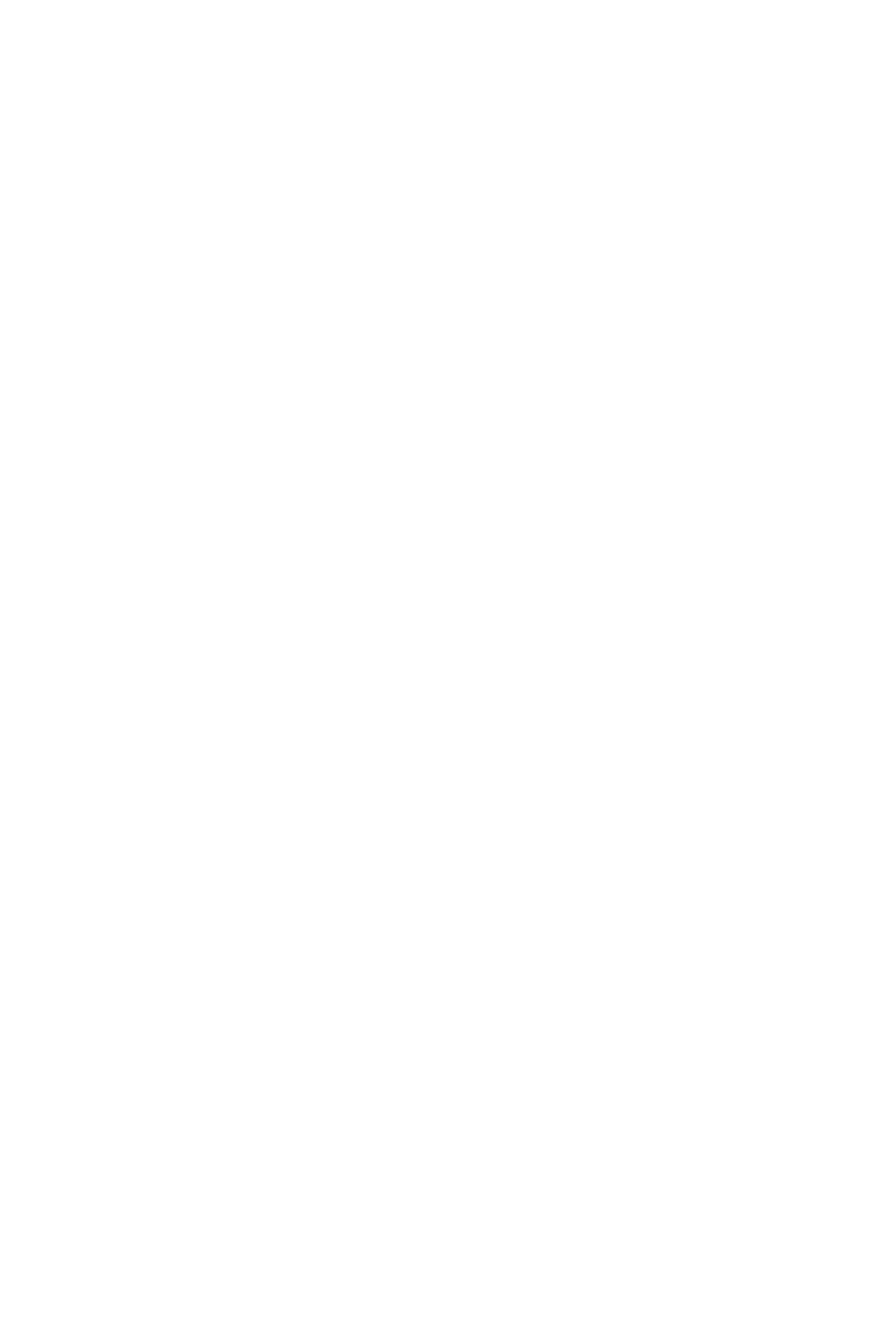# Cultural Memory

 $\frac{in}{the}$ 

Present

Mieke Bal and Hent de Vries, Editors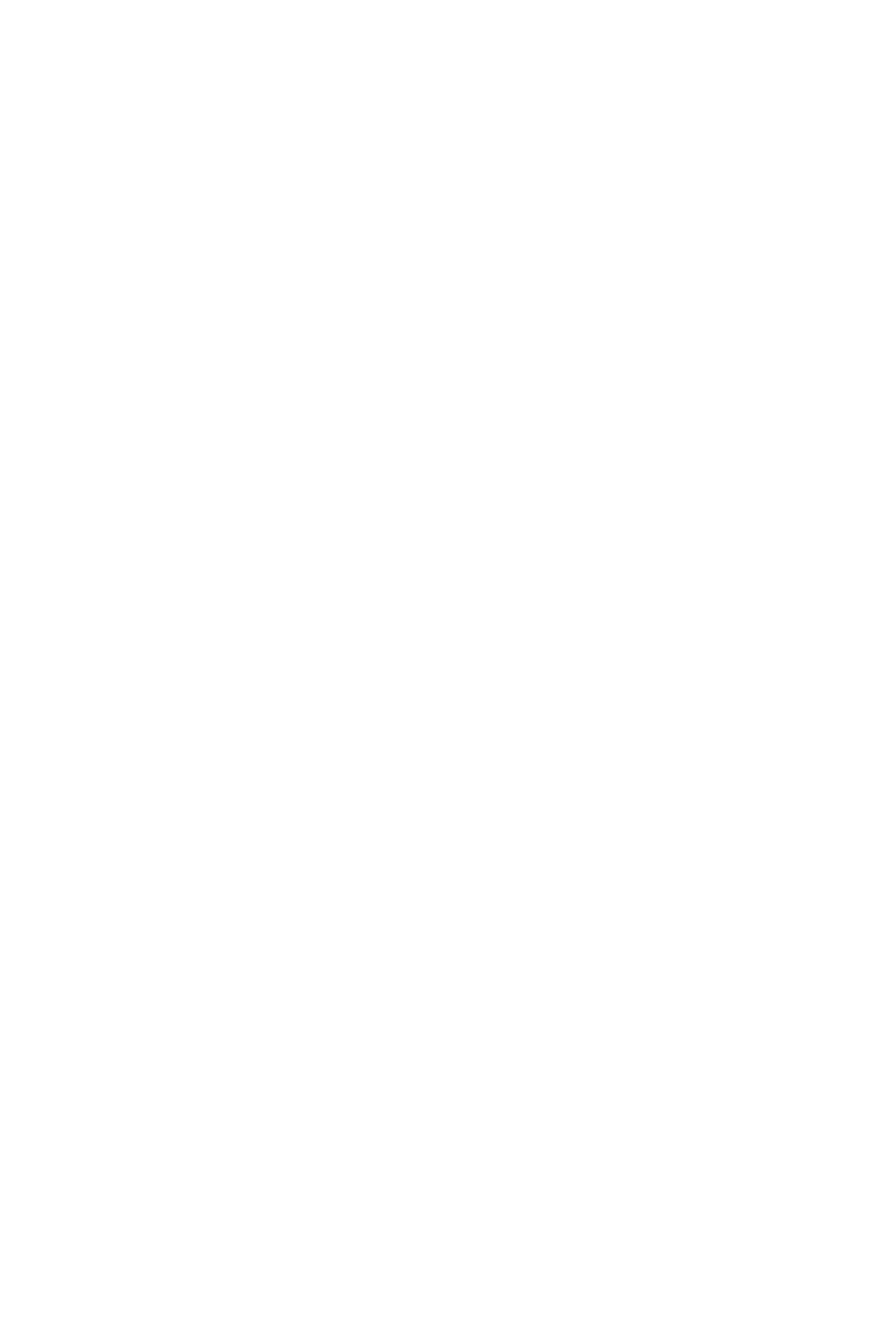## DIALECTIC OF ENLIGHTENMENT

*Philosophical Fragments*

## MAX HORKHEIMER *and* THEODOR W. ADORNO

*Edited by Gunzelin Schmid Noerr Translated by Edmund Jephcott*

STANFORD UNIVERSITY PRESS STANFORD, CALIFORNIA 2002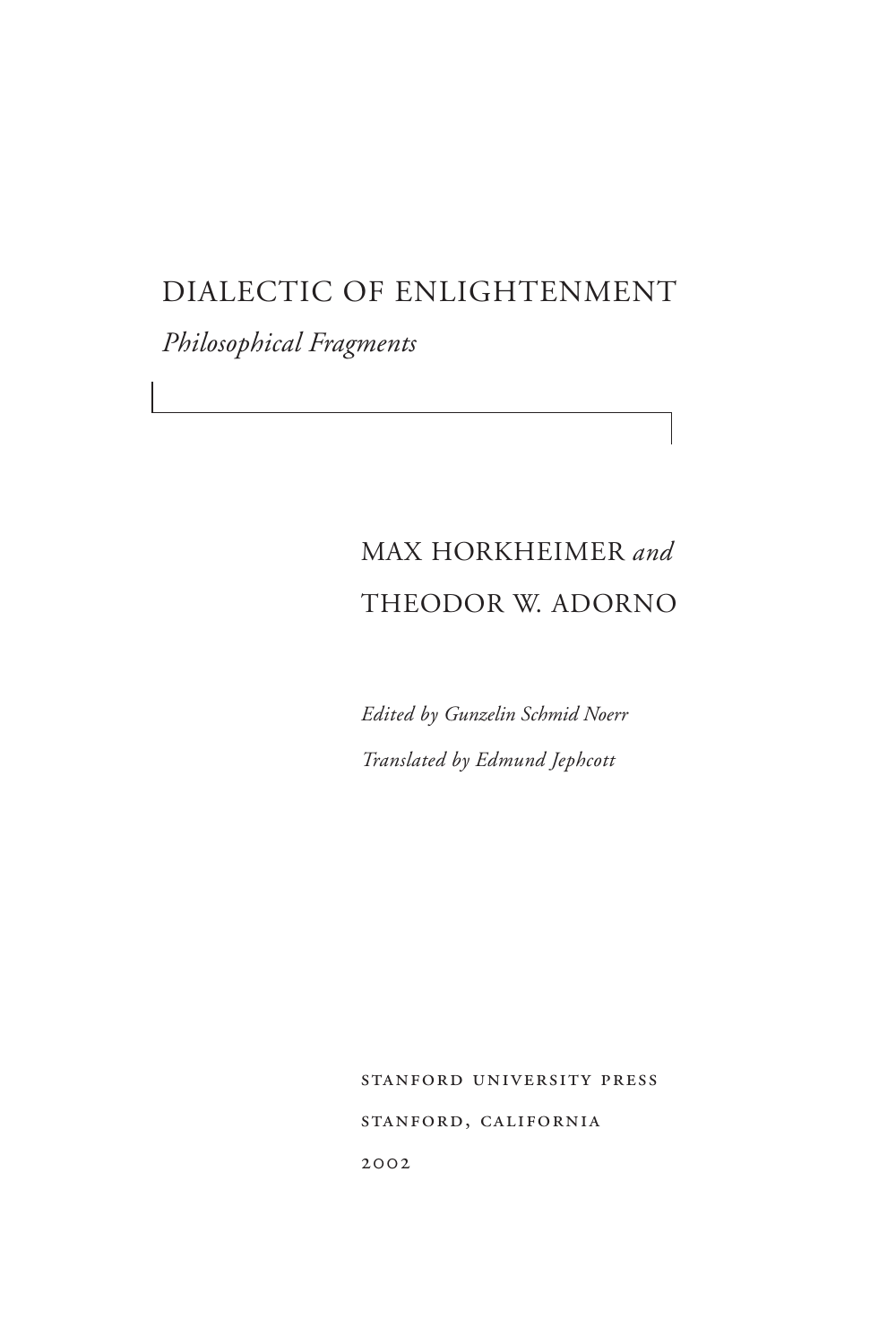*Dialectic of Enlightenment: Philosophical Fragments* is translated from Volume 5 of Max Horkheimer, *Gesammelte Schriften: Dialektik der Aufklärung und Schriften 1940–1950*, edited by Gunzelin Schmid Noerr, ©1987 by S. Fishcher Verlag GmbH, Frankfurt am Main.

Asterisks in the text and display material mark editorial notes created for the German edition. They include variant readings and other textual concerns. They are keyed in the reference matter section via the number of the page on which the asterisk appears and the preceding word. Numbered notes are those created by Horkheimer and Adorno themselves.

English translation ©2002 by the Board of Trustees of the Leland Stanford Junior University

Horkheimer, Max, 1895-1973

[Philosophische Fragmente. English]

Dialectic of enlightenment : philosophical fragments / Max Horkheimer and Theodor W. Adorno ; edited by Gunzelin Schmid Noerr ; translated by Edmund Jephcott.

p. cm. — (Cultural memory in the present) Includes bibliographical references. isbn 0-8047-3632-4 (alk. paper) — isbn 0-8047-3633-2 (pbk: alk. paper) 1. Philosophy. I. Adorno, Theodor W., 1903–1969. II. Schmid Noerr, Gunzelin. III. Title. IV. Series.

b3279.h8473 p513 2002 193—dc21 2002000073

Printed in the United States of America

Original Printing 2002 Last figure below indicates year of this printing: 11 10 09 08 07 06 05 04 03 02

Typeset at Stanford University Press in 11/13.5 Adobe Garamond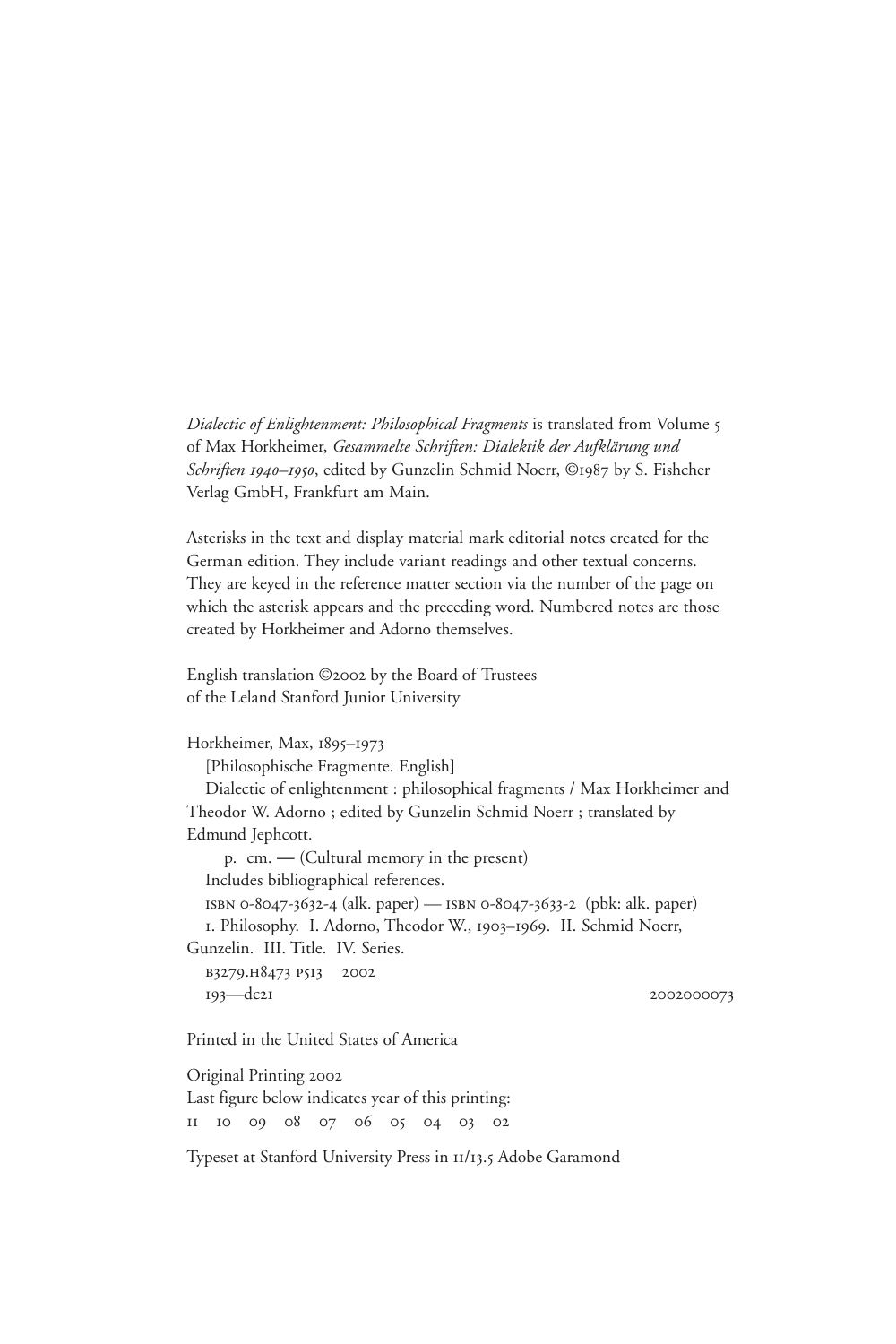*For Friedrich Pollock\**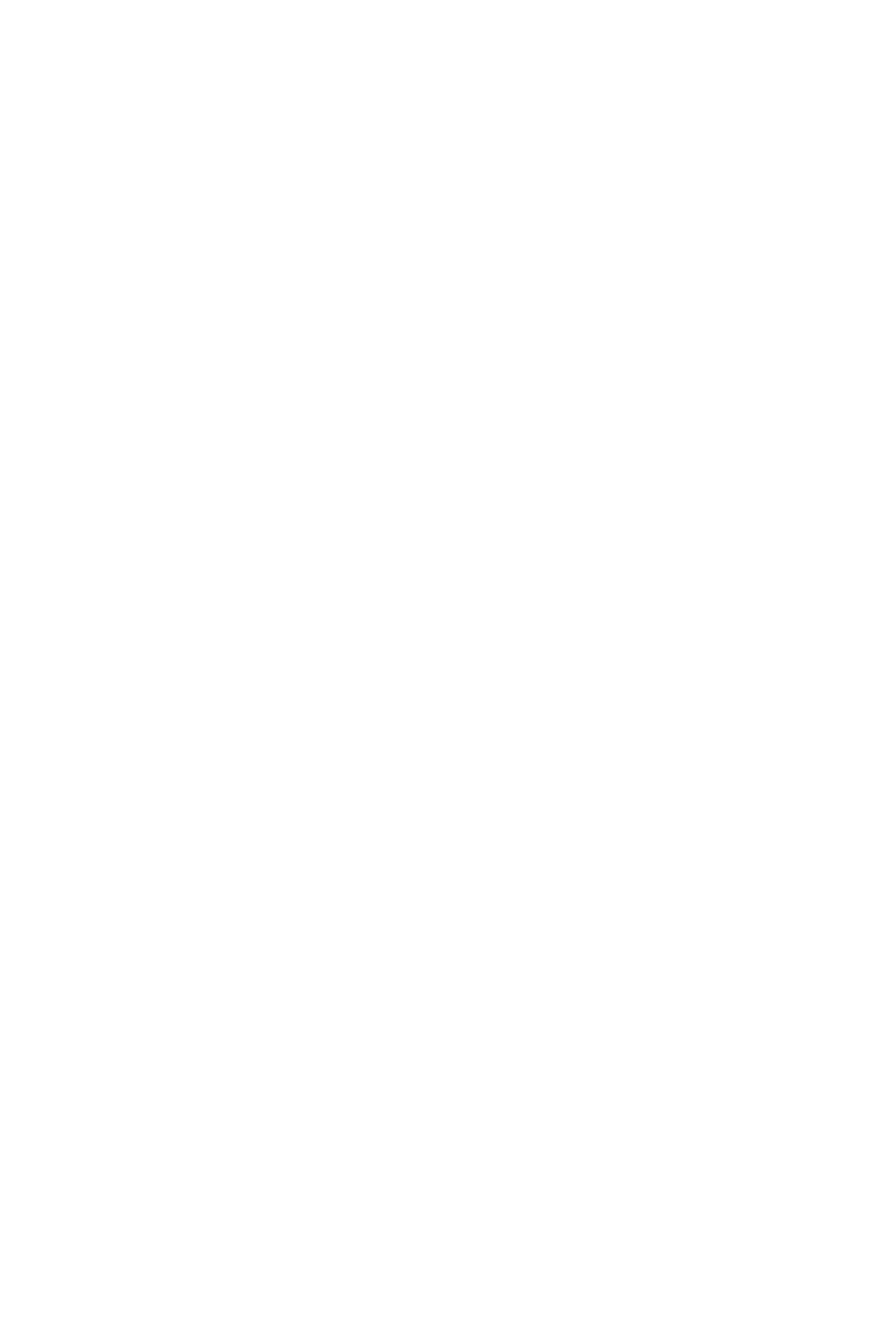## *Contents*

| Preface to the New Edition (1969)                                                                             | xi          |
|---------------------------------------------------------------------------------------------------------------|-------------|
| Preface to the Italian Edition (1962/1966)                                                                    | xiii        |
| Preface (1944 and 1947)                                                                                       | xiv         |
|                                                                                                               |             |
| The Concept of Enlightenment                                                                                  | $\mathbf I$ |
| Excursus I: Odysseus or Myth and Enlightenment                                                                | 35          |
| Excursus II: Juliette or Enlightenment and Morality                                                           | 63          |
| The Culture Industry: Enlightenment as Mass Deception                                                         | 94          |
| Elements of Anti-Semitism: Limits of Enlightenment                                                            | 137         |
| Notes and Sketches                                                                                            | 173         |
| Editor's Afterword                                                                                            | 217         |
| The Disappearance of Class History in "Dialectic of                                                           |             |
| Enlightenment": A Commentary on the Textual Variants<br>(1944 and 1947), by Willem van Reijen and Jan Bransen | 248         |
| <b>Notes</b>                                                                                                  |             |
|                                                                                                               | 253         |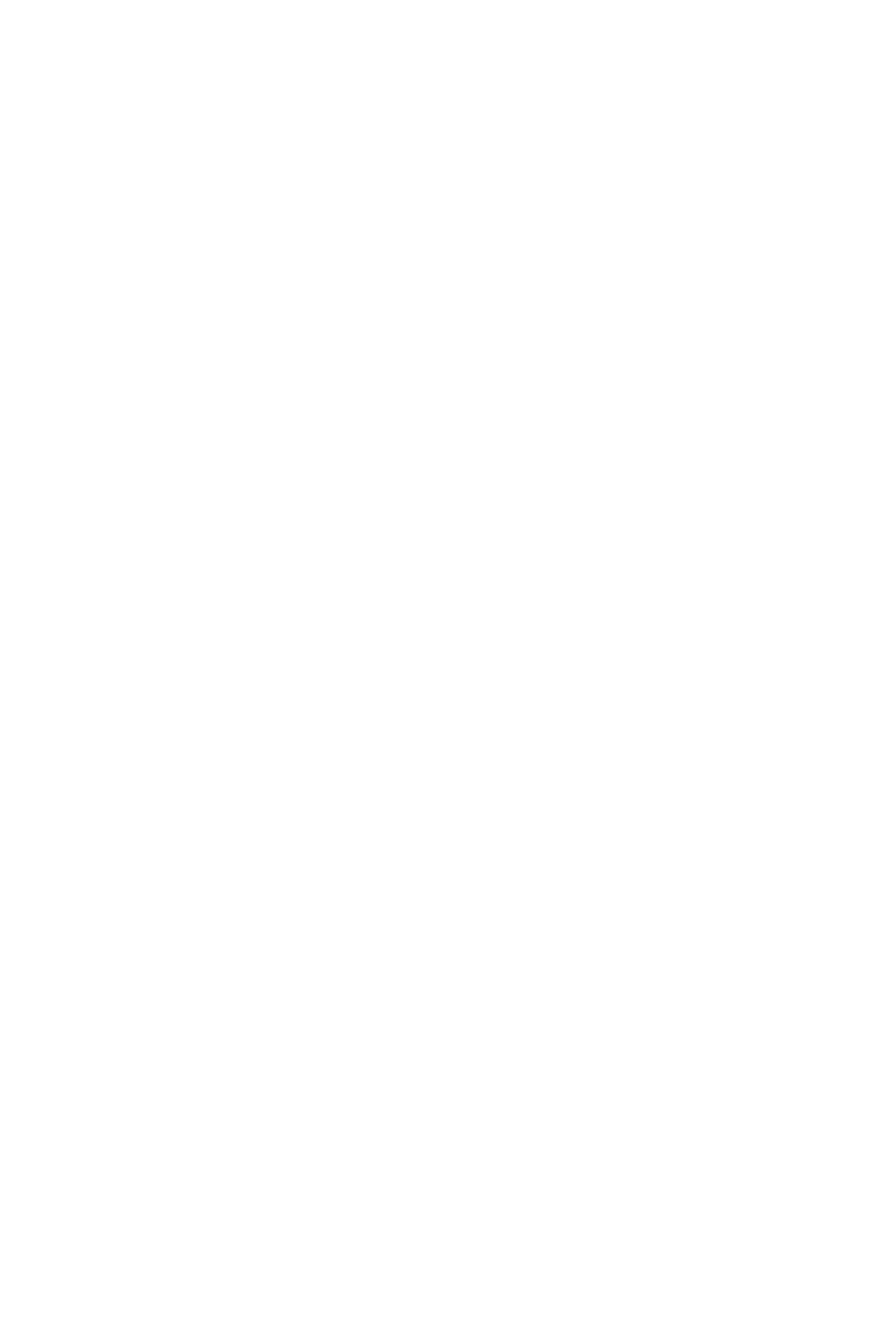#### *Preface to the New Edition (1969)*

*Dialectic of Enlightenment* was published in 1947 by Querido in Amsterdam. The book, which found readers only gradually, has been out of print for some time. We have been induced to reissue it after more than twenty years not only by requests from many sides but by the notion that not a few of the ideas in it are timely now and have largely determined our later theoretical writings. No one who was not involved in the writing could easily understand to what extent we both feel responsible for every sentence. We dictated long stretches together; the *Dialectic* derives its vital energy from the tension between the two intellectual temperaments which came together in writing it.

We do not stand by everything we said in the book in its original form. That would be incompatible with a theory which attributes a temporal core to truth instead of contrasting truth as something invariable to the movement of history. The book was written at a time when the end of the National Socialist terror was in sight. In not a few places, however, the formulation is no longer adequate to the reality of today. All the same, even at that time we did not underestimate the implications of the transition to the administered world.

In a period of political division into immense blocs driven by an objective tendency to collide, horror has been prolonged. The conflicts in the third world and the renewed growth of totalitarianism are not mere historical interludes any more than, according to the *Dialectic*, fascism was at that time. Critical thought, which does not call a halt before progress itself, requires us to take up the cause of the remnants of freedom, of tendencies toward real humanity, even though they seem powerless in face of the great historical trend.

The development toward total integration identified in the book has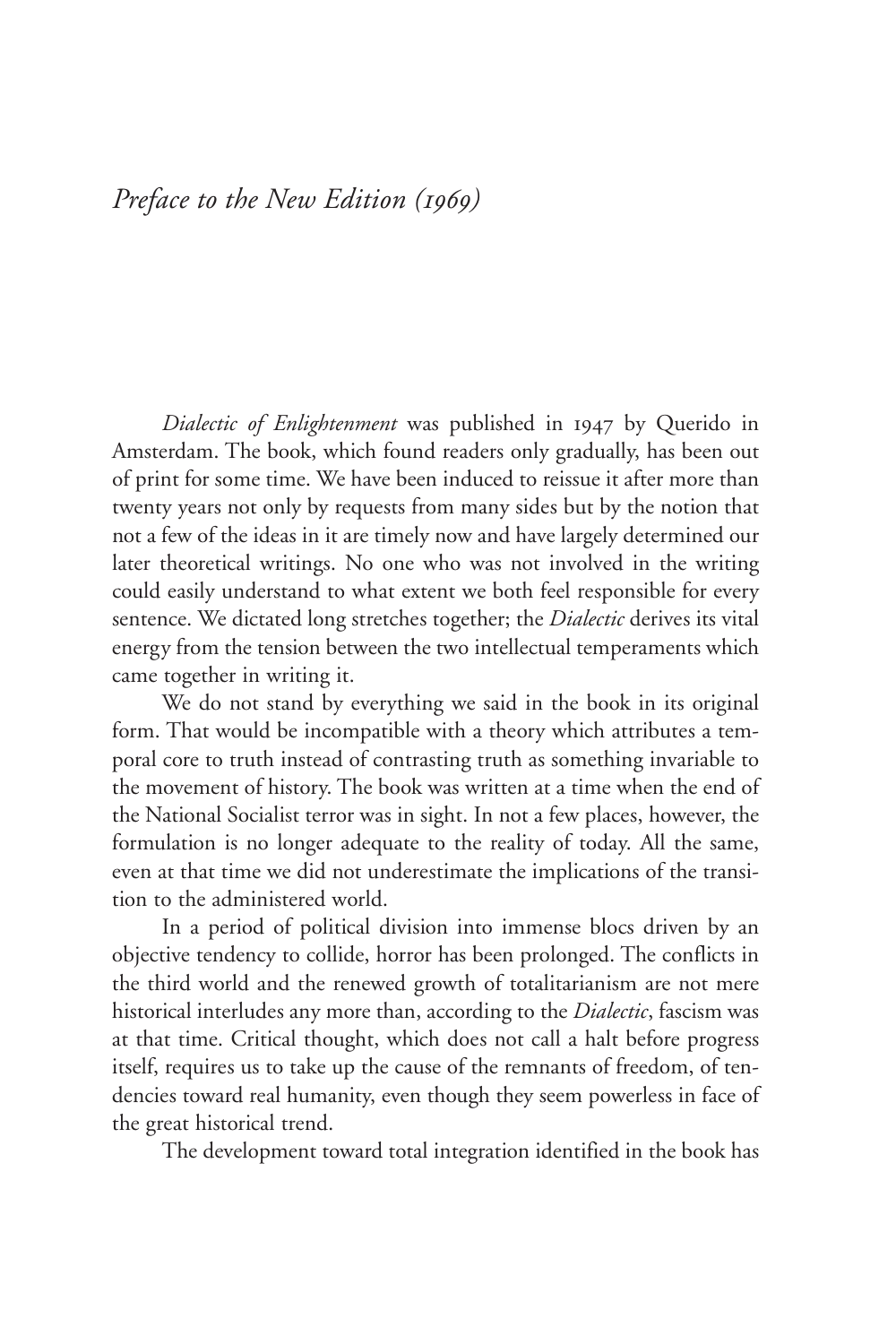been interrupted but not terminated; it threatens to be consummated by means of dictators and wars. Our prognosis regarding the associated lapse from enlightenment into positivism, into the myth of that which is the case, and finally of the identity of intelligence and hostility to mind, has been overwhelmingly confirmed. Our concept of history does not believe itself elevated above history, but it does not merely chase after information in the positivist manner. As a critique of philosophy it does not seek to abandon philosophy itself.

From America, where the book was written, we returned to Germany with the conviction that, theoretically and practically, we would be able to achieve more there than elsewhere. Together with Friedrich Pollock, to whom the book is dedicated on his seventy-fifth birthday as it was then on his fiftieth, we built up the Institut für Sozialforschung once again, with the idea of taking further the concepts formulated in *Dialectic*. In continuing to develop our theory, and in the common experiences connected with it, Gretel Adorno has given us the most valuable assistance, as she did with the first version.

We have made changes far more sparingly than is usual with re-editions of books dating back several decades. We did not want to retouch what we had written, not even the obviously inadequate passages. To bring the text fully up to date with the current situation would have amounted to nothing less than writing a new book. That what matters today is to preserve and disseminate freedom, rather than to accelerate, however indirectly, the advance toward the administered world, we have also argued in our later writings. We have confined ourselves here to correcting misprints and suchlike matters. This restraint has made the book a piece of documentation; we hope that it is also more.

Max Horkheimer Theodor W. Adorno

*Frankfurt am Main, April 1969*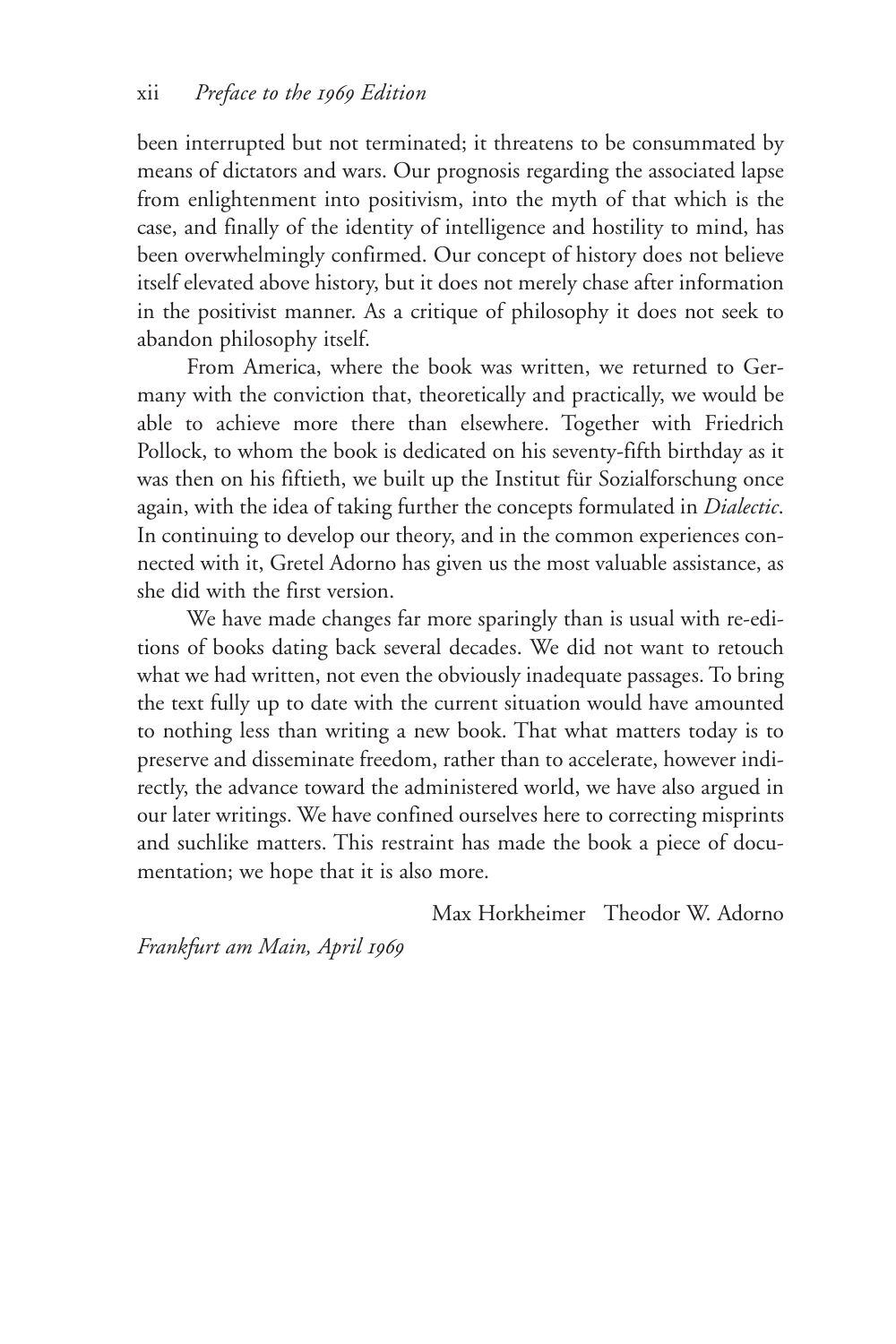#### *Preface to the Italian Edition*\* *(1962/1966)*

The German text of *Dialectic of Enlightenment* is a fragment. Begun as early as 1942, during the Second World War, it was supposed to form the introduction to the theory of society and history we had sketched during the period of National Socialist rule. It is self-evident that, with regard to terminology and the scope of the questions investigated, the book is shaped by the social conditions in which it was written.

In keeping with its theme, our book demonstrates tendencies which turn cultural progress into its opposite. We attempted to do this on the basis of social phenomena of the 1930s and 1940s in America. However, to construct a systematic theory which would do justice to the present economic and political circumstances is a task which, for objective and subjective reasons, we are unable to perform today. We are therefore happy that the fragment is appearing in a series devoted predominantly to philosophical questions.

M.H. and T.W.A.

*Frankfurt am Main, March 1966*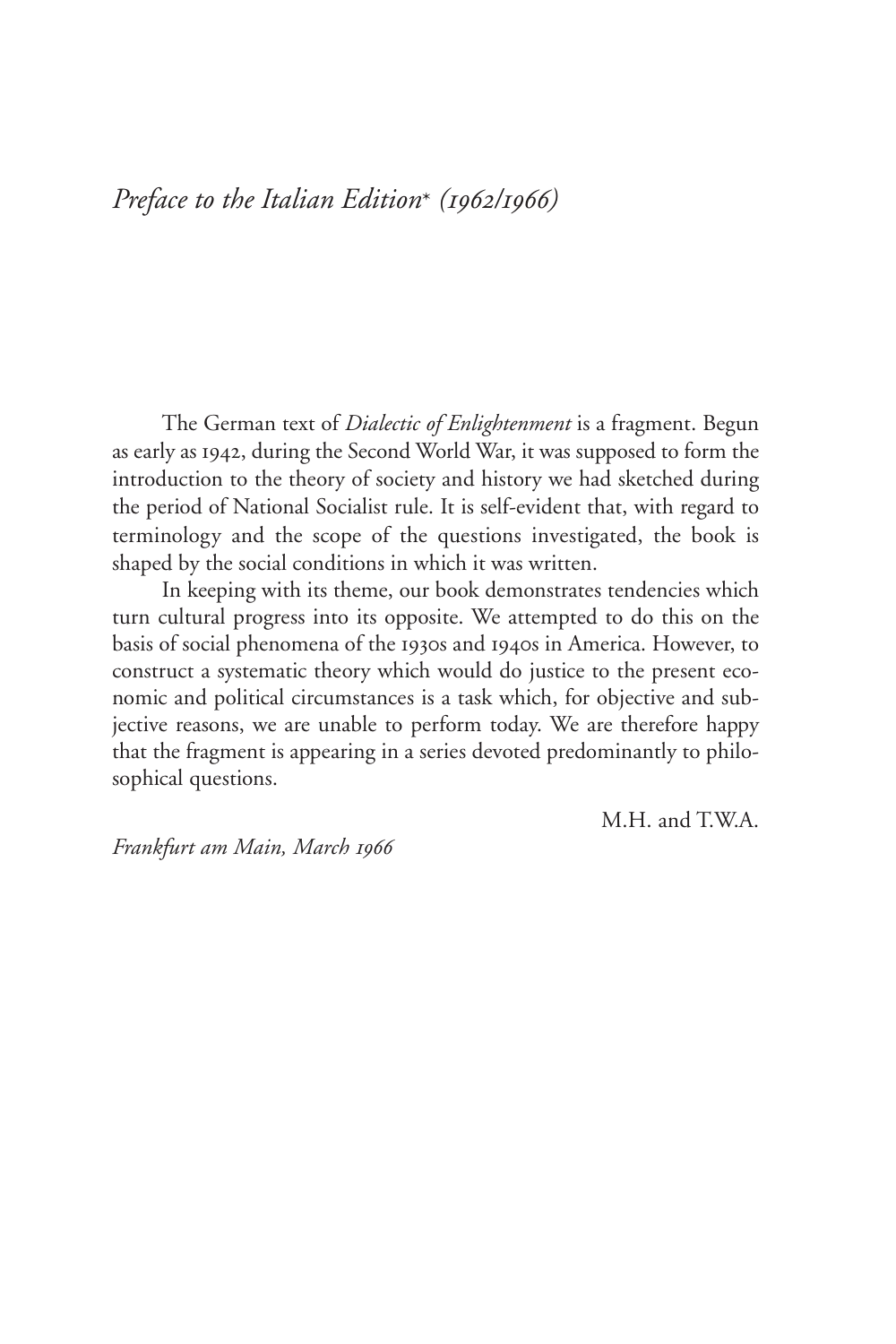### *Preface (1944 and 1947)*

When\* we began this work, the first samples of which we dedicate to Friedrich Pollock, we hoped to be able to present the whole book on his fiftieth birthday. But the further we proceeded with the task the more we became aware of the mismatch between it and our own capabilities. What we had set out to do was nothing less than to explain why humanity, instead of entering a truly human state, is sinking into a new kind of \* barbarism. We underestimated the difficulty of dealing with the subject because we still placed too much trust in contemporary consciousness. While we had noted for many years that, in the operations of modern science, the major discoveries are paid for with an increasing\* decline of theoretical education, we nevertheless believed that we could follow those operations to the extent of limiting our work primarily to a critique or a continuation of specialist theories. Our work was to adhere, at least thematically, to the traditional disciplines: sociology, psychology, and epistemology.

The fragments we have collected here show, however, that we had to abandon that trust. While attentive cultivation and investigation of the scientific heritage—especially when positivist new brooms have swept it away as useless lumber—does represent one moment of knowledge, in the present collapse of bourgeois civilization not only the operations but the purpose of science have become dubious. The tireless self-destruction of enlightenment hypocritically celebrated by implacable fascists and implemented by pliable experts in humanity\* compels thought to forbid itself its last remaining innocence regarding the habits and tendencies of the *Zeitgeist*. If public life has reached a state in which thought is being turned inescapably into a commodity and language into celebration of the commodity, the attempt to trace the sources of this degradation must refuse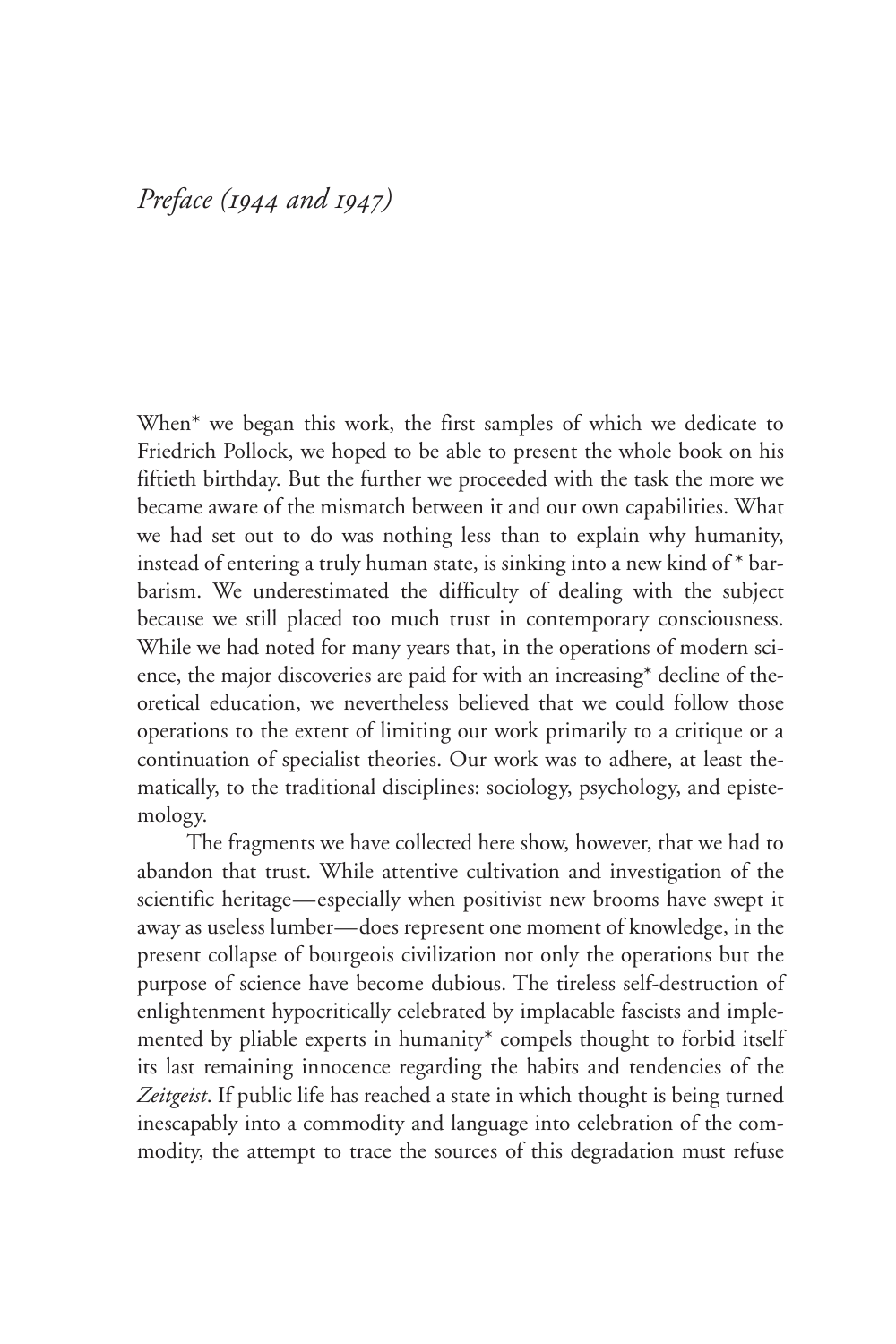obedience to the current linguistic and intellectual demands before it is rendered entirely futile by the consequence of those demands for world history.

If the only obstacles were those arising from the oblivious instrumentalization of science, thought about social questions could at least attach itself to tendencies opposed to official science. Those tendencies, too, however, are caught up in the general process of production. They have changed no less than the ideology they attacked. They suffer the fate which has always been reserved for triumphant thought. If it voluntarily leaves behind its critical element to become a mere means in the service of an existing order, it involuntarily tends to transform the positive cause it has espoused into something negative and destructive. The eighteenthcentury philosophy which, defying the funeral pyres for books and people, put the fear of death into infamy, joined forces with it under Bonaparte. Finally, the apologetic school of Comte usurped the succession to the uncompromising *encyclopédistes*, extending the hand of friendship\* to all those whom the latter had opposed. Such metamorphoses of critique into affirmation do not leave theoretical content untouched; its truth evaporates. Today, however, motorized history is rushing ahead of such intellectual developments, and the official spokesmen, who have other concerns, are liquidating the theory to which they owe their place in the sun\* before it has time to prostitute itself completely.\*

In reflecting on its own guilt, therefore, thought finds itself deprived not only of the affirmative reference to science and everyday phenomena but also of the conceptual language of opposition. No terms are available which do not tend toward complicity with the prevailing intellectual trends, and what threadbare language cannot achieve on its own is precisely made good by the social machinery. The censors voluntarily maintained by the film factories to avoid greater costs have their counterparts in all other departments. The process to which a literary text is subjected, if not in the automatic foresight of its producer then through the battery of readers, publishers, adapters, and ghost writers inside and outside the editorial office, outdoes any censor in its thoroughness. To render their function entirely superfluous appears, despite all the benevolent reforms, to be the ambition of the educational system. In the belief that without strict limitation to the observation of facts and the calculation of probabilities the cognitive mind would be overreceptive to charlatanism and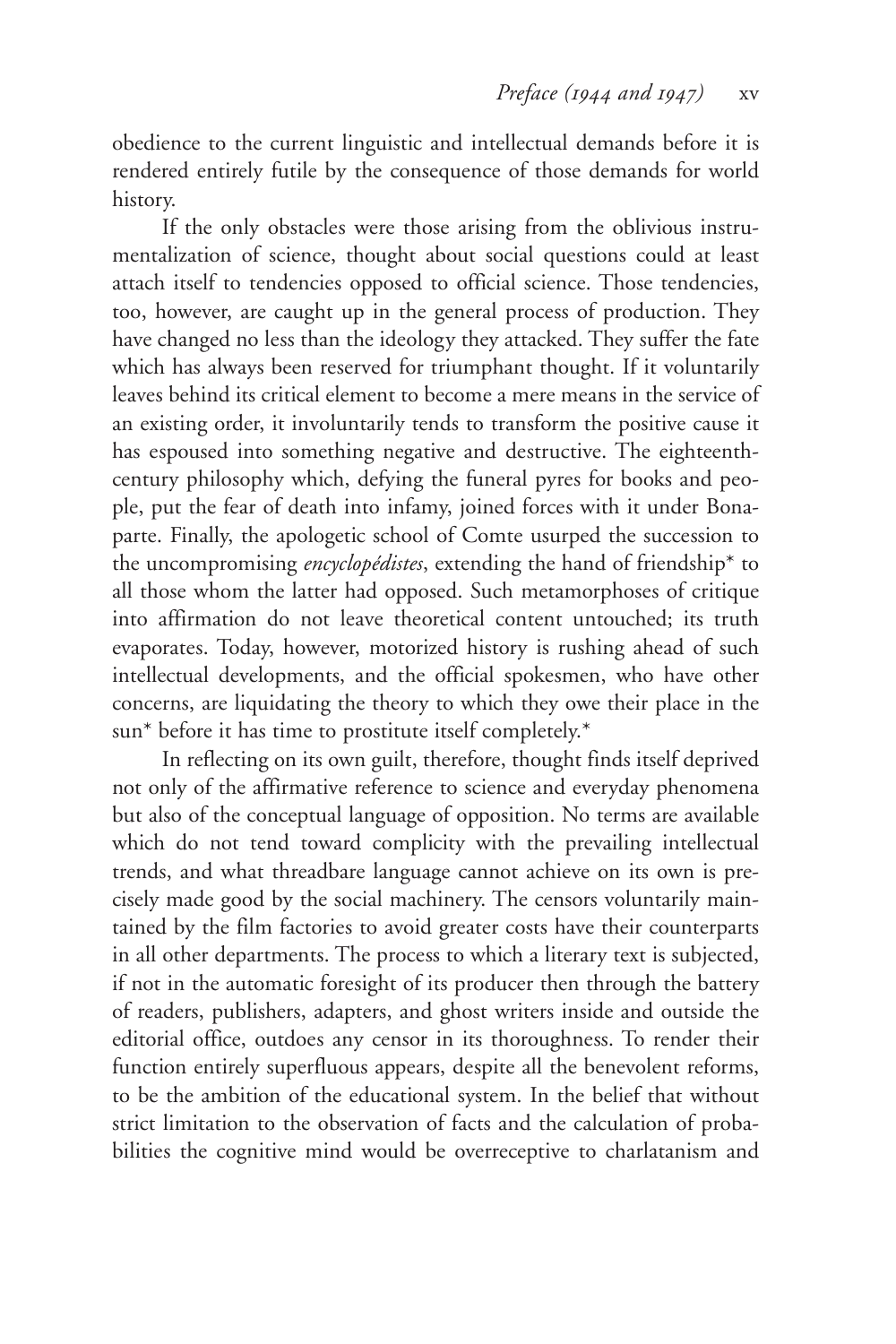superstition, that system is preparing arid ground for the greedy acceptance of charlatanism and superstition. Just as prohibition has always ensured the admission of the poisonous product, the blocking of the theoretical imagination has paved the way for political delusion. Even when people have not already succumbed to such delusion, they are deprived by the mechanisms of censorship, both the external ones and those implanted within them, of the means of resisting it.

The aporia which faced us in our work thus proved to be the first matter we had to investigate: the self-destruction of enlightenment. We have no doubt—and herein lies our *petitio principii*—that freedom in society is inseparable from enlightenment thinking. We believe we have perceived with equal clarity, however, that the very concept of that thinking, no less than the concrete historical forms, the institutions of society with which it is intertwined, already contains the germ of the regression\* which is taking place everywhere today. If enlightenment does not assimilate reflection on this regressive moment, it seals its own fate. By leaving consideration of the destructive side of progress to its enemies, thought in its headlong\* rush into pragmatism is forfeiting its sublating character, and therefore its relation to truth. In the mysterious willingness of the technologically educated masses to fall under the spell of any despotism, in its self-destructive affinity to nationalist paranoia, in all this uncomprehended senselessness the weakness of contemporary theoretical understanding is evident.

We believe that in these fragments we have contributed to such understanding by showing that the cause of enlightenment's relapse into mythology is to be sought not so much in the nationalist, pagan, or other modern mythologies concocted specifically to cause such a relapse as in the fear of truth which petrifies enlightenment itself. Both these terms, enlightenment and truth, are to be understood as pertaining not merely to intellectual history but also to current reality. Just as enlightenment expresses the real movement of bourgeois society as a whole from the perspective of the idea embodied in its personalities and institutions, truth refers not merely to rational\* consciousness but equally to the form it takes in reality. The loyal son of modern civilization's fear of departing from the facts, which even in their perception are turned into clichés by the prevailing usages in science, business, and politics, is exactly the same as the fear of social deviation. Those usages also define the concept of clarity in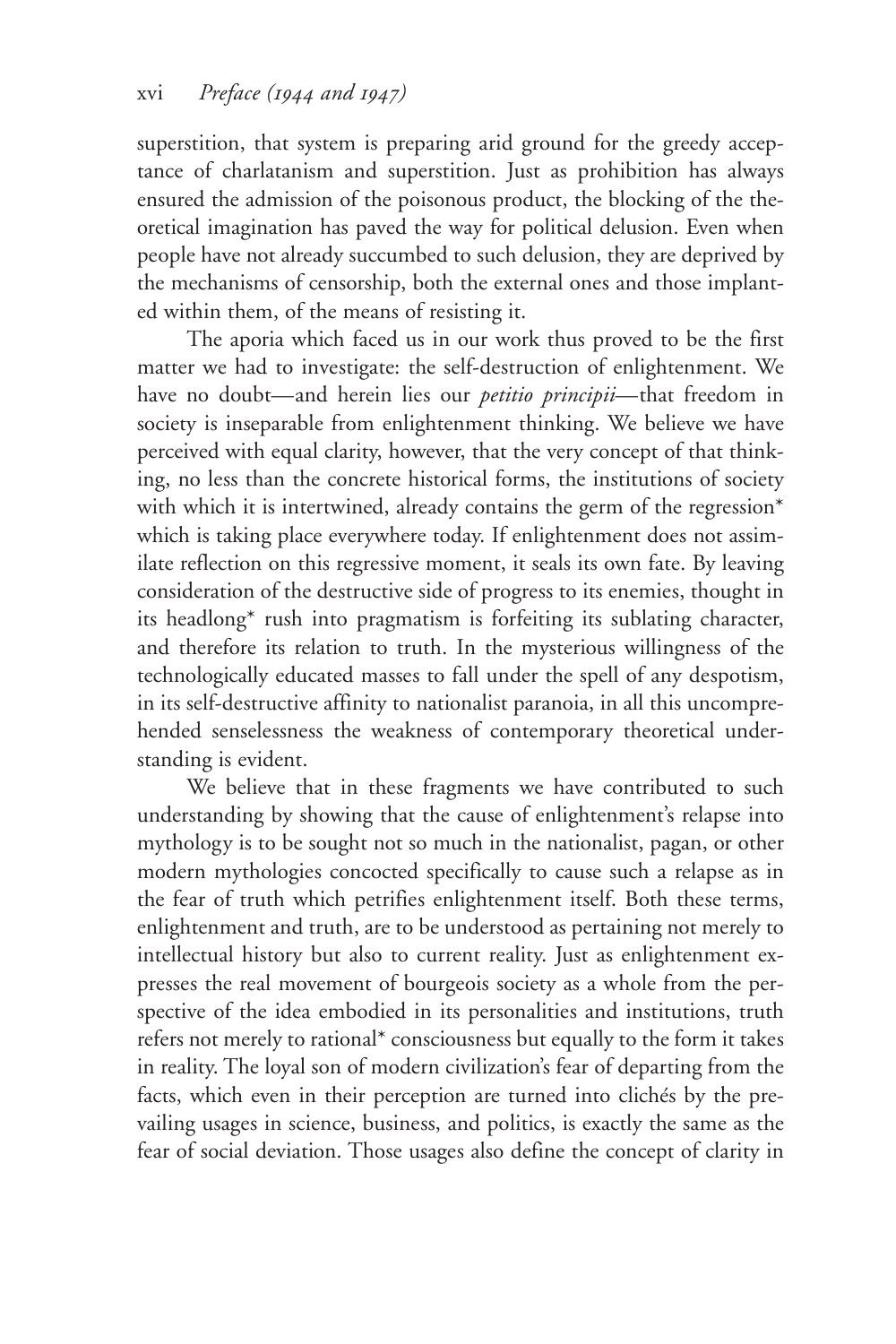language and thought to which art, literature, and philosophy must conform today. By tabooing any thought which sets out negatively from the facts and from the prevailing modes of thought as obscure, convoluted, and preferably foreign, that concept holds mind captive in ever deeper blindness. It is in the nature of the calamitous situation existing today that even the most honorable reformer who recommends renewal in threadbare language reinforces the existing order he seeks to break by taking over its worn-out categorial apparatus and the pernicious power-philosophy lying behind it. False clarity is only another name for myth. Myth was always obscure and luminous at once. It has always been distinguished by its familiarity and its exemption from the work of concepts.

The enslavement to nature of people today cannot be separated from social progress. The increase in economic productivity which creates the conditions for a more just world also affords the technical apparatus and the social groups controlling it a disproportionate advantage over the rest of the population. The individual is entirely nullified in face of the economic powers. These powers are taking society's domination over nature to unimagined heights. While individuals as such are vanishing before the apparatus they serve, they are provided for by that apparatus and better than ever before. In the unjust state of society the powerlessness and pliability of the masses increase\* with the quantity of goods allocated to them. The materially considerable and socially paltry rise in the standard of living of the lower classes is reflected in the hypocritical propagation of intellect. Intellect's true concern is a negation of reification. It must perish when it is solidified into a cultural asset and handed out for consumption purposes. The flood of precise information and brand-new amusements make people smarter and more stupid at once.

What is at issue here is not culture as a value, as understood by critics of civilization such as Huxley, Jaspers, and Ortega y Gasset, but the necessity for enlightenment to reflect on itself if humanity is not to be totally betrayed. What is at stake is not conservation of the past but the fulfillment of past hopes. Today, however,\* the past is being continued as destruction of the past. If, up to the nineteenth century, respectable education was a privilege paid for by the increased sufferings\* of the uneducated, in the twentieth the hygienic factory is bought with the melting down of all cultural entities in the gigantic crucible.\* That might not even be so high a price as those defenders of culture believe if the bargain sale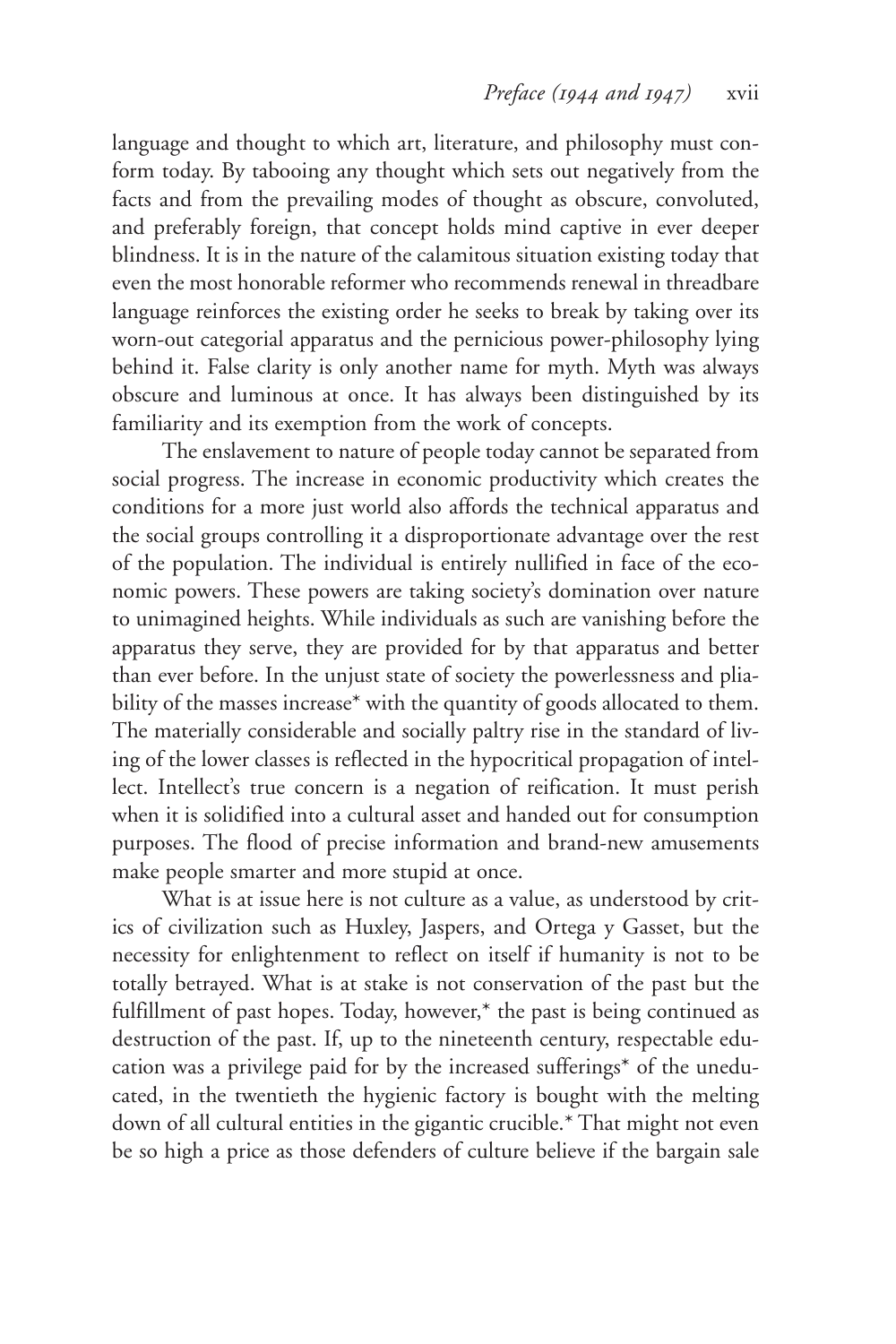of culture did not contribute to converting economic achievements into their opposite.

Under the given circumstances the gifts of fortune themselves become elements of misfortune. If, in the absence of the social subject, the volume of goods took the form of so-called overproduction in domestic economic crises in the preceding period, today, thanks to the enthronement of powerful groups as that social subject, it is producing the international threat of fascism: progress is reverting to regression. That the hygienic factory and everything pertaining to it, Volkswagen\* and the sports palace, are obtusely liquidating metaphysics does not matter in itself, but that these things are themselves becoming metaphysics, an ideological curtain,\* within the social whole, behind which real doom is gathering, does matter. That is the basic premise of our fragments.

The first essay, the theoretical basis of those which follow, seeks to gain greater understanding of the intertwinement of rationality and social reality, as well as of the intertwinement, inseparable from the former, of nature and the mastery of nature. The critique of enlightenment given in this section is intended to prepare a positive concept of enlightenment which liberates it from its entanglement in blind domination.

The critical part of the first essay can be broadly summed up in two theses: Myth is already enlightenment, and enlightenment reverts to mythology. These theses are worked out in relation to specific subjects in the two excurses. The first traces the dialectic of myth and enlightenment in the *Odyssey*, as one of the earliest representative documents of bourgeois Western civilization. It focuses primarily on the concepts of sacrifice and renunciation, through which both the difference between and the unity of mythical nature and enlightened mastery of nature become apparent. The second excursus is concerned with Kant, Sade, and Nietzsche, whose works represent the implacable consummation of enlightenment. This section shows how the subjugation of everything natural to the sovereign subject culminates in the domination of what is blindly objective and natural. This tendency levels all the antitheses of bourgeois thought, especially that between moral rigor and absolute amorality.

The section "The Culture Industry" shows the regression of enlightenment to ideology which is graphically expressed in film and radio. Here, enlightenment consists primarily in the calculation of effects and in the technology of production and dissemination; the specific content of the